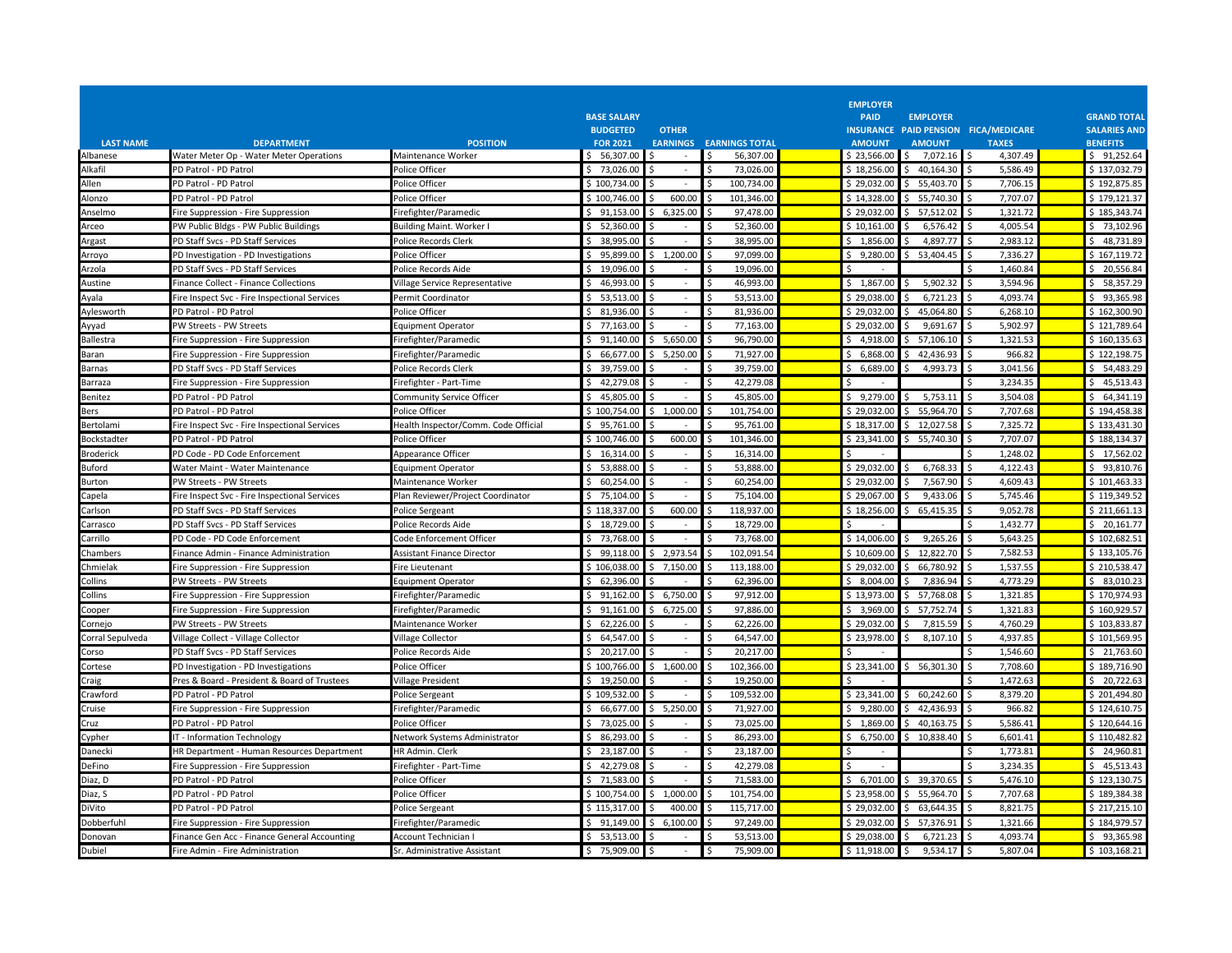| Duchak              | PD Patrol - PD Patrol                         | Police Officer                             | \$100,742.00         | 400.00                   | Ŝ.<br>101,142.00                 | $$29,032.00$ \$ | 55,628.10            | 7,706.76       | \$193,508.86        |
|---------------------|-----------------------------------------------|--------------------------------------------|----------------------|--------------------------|----------------------------------|-----------------|----------------------|----------------|---------------------|
| Duran               | PD Patrol - PD Patrol                         | Police Officer                             | \$71,583.00          |                          | 71,583.00                        | \$1,869.00      | Ŝ.<br>39,370.65      | 5,476.10       | \$118,298.75        |
| Edwards             | Fire Suppression - Fire Suppression           | <b>Fire Lieutenant</b>                     | \$106,037.00         | \$7,100.00               | 113,137.00<br>\$                 | \$29,032.00     | \$<br>66,750.83      | 1,537.54       | \$210,457.37        |
| Feliciano-Gutierrez | Pres & Board - President & Board of Trustees  | Village Trustee                            | 7,200.00             |                          | 7,200.00                         |                 |                      | 550.80         | 7,750.80            |
| Fitzpatrick         | Water Treatment - Water Treatment             | <b>Water Supply Operator</b>               | 59.935.00<br>$\zeta$ |                          | 59.935.00<br>-Ś                  | \$6,868.00      | 7,527.84             | 4.585.03<br>\$ | \$78,915.86         |
| Foley               | PD Code - PD Code Enforcement                 | Code Enforcement Officer                   | 49,454.00            | $\overline{\phantom{a}}$ | 49,454.00<br>Ŝ                   | \$3,969.00      | 6,211.42             | 3,783.23       | \$63,417.65         |
| Fors                | Fire Admin - Fire Administration              | <b>Assistant Fire Chief</b>                | \$138,409.00         | $\omega$                 | 138.409.00<br>Ŝ.                 | \$11,993.00     | 81,661.31<br>ς.      | 2.006.93       | \$234,070.24        |
| Fricke              | PW Engineering - PW Engineering               | <b>Engineering Technician</b>              | Ŝ.<br>65,289.00      |                          | 65,289.00                        | \$18,277.00     | 8,200.30             | 4,994.61       | \$96,760.91         |
| Fuchs               | PD Code - PD Code Enforcement                 | Code Enf./Multi-Housing Coordinator        | \$49,454.00          | $\mathbf{r}$             | 49,454.00<br>Š.                  | \$4,918.00      | 6,211.42<br>ς.       | 3,783.23       | \$64,366.65         |
| Fuscone             | Fire Suppression - Fire Suppression           | Firefighter/Paramedic                      | \$91,170.00          | \$7,150.00               | 98,320.00<br>Ŝ                   | \$4,472.00      | 58,008.80<br>Ś.      | 1,321.97       | \$162,122.77        |
| Galto               | PD Patrol - PD Patrol                         | Police Officer                             | \$100,734.00         |                          | 100,734.00                       | \$29,032.00     | 55,403.70            | 7,706.15       | \$192,875.85        |
| Garcia              | PD Patrol - PD Patrol                         | Police Officer                             | \$100,742.00         | 400.00<br>ς.             | 101.142.00                       | \$6,868.00      | 55,628.10<br>ς.      | 7,706.76       | \$171,344.86        |
| Gawlik              | Fire Suppression - Fire Suppression           | Fire Lieutenant                            | \$106,038.00         | 7,150.00<br>S            | 113,188.00                       | \$29,032.00     | 66,780.92            | 1,537.55       | \$210,538.47        |
| Gerstein            | IT - Information Technology                   | <b>Chief Information Officer</b>           | \$141,771.00         | $5$ 4.253.13             | 146.024.13<br>Š.                 | \$20.384.00     | \$18.340.63          | 10.845.48      | \$195,594.24        |
| Gibbons             | Fire Suppression - Fire Suppression           | Firefighter/Paramedic                      | \$86,517.00          | 6,500.00                 | 93,017.00                        | \$29,032.00     | 54,880.03            | 1,254.50       | \$178,183.53        |
| Gil                 | PW Forestry - PW Forestry                     | Maintenance Worker                         | \$54,334.00          |                          | 54,334.00                        | \$29,032.00     | 6,824.35<br>ς.       | 4,156.55       | \$94,346.90         |
| Giudice             | PD Patrol - PD Patrol                         | Police Officer                             | \$100,734.00         |                          | 100,734.00<br>Ŝ                  | \$18,256.00     | 55,403.70<br>Ś.      | 7,706.15       | \$182,099.85        |
| Gniewosz            | PD Patrol - PD Patrol                         | Police Sergeant                            | \$118,949.00         | 600.00                   | 119,549.00                       | \$23,341.00     | 65,751.95            | 9,099.60       | \$217,741.55        |
| Gonzaga             | PD Investigation - PD Investigations          | Police Officer                             | 95,875.00<br>$\zeta$ |                          | 95,875.00                        | \$6,868.00      | 52.731.25            | 7,334.44       | \$162,808.69        |
| Gonzalez            | PD Patrol - PD Patrol                         | Police Officer                             | \$100,734.00         |                          | 100,734.00                       | \$23,958.00     | 55,403.70            | 7,706.15       | \$187,801.85        |
| Gonzalez            | Fire Suppression - Fire Suppression           | Firefighter/Paramedic                      | \$91,160.00          | \$6,650.00               | 97,810.00                        | \$9,280.00      | \$57,707.90          | 1,321.82       | \$166,119.72        |
| Govind              | Economic Dvlpmnt - Economic Development       | Comm. & Econ. Development Director         | \$134,552.00         | 4,036.56                 | 138,588.56                       | \$5,476.00      | 17,406.72            | 10,293.23      | \$171,764.51        |
| Gray                | Water Maint - Water Maintenance               | Maintenance Worker                         | \$52,362.00          |                          | 52,362.00<br>-Ś                  | \$13,973.00     | 6,576.67             | 4,005.69       | \$76,917.36         |
| Greene              | PW Fleet Svcs - PW Fleet Services             | Mechanic                                   | \$66,555.00          | $\sim$                   | 66,555.00<br>-Ś                  | \$9,280.00      | 8,359.31             | 5,091.46       | \$89,285.77         |
| Gross               | PD Staff Svcs - PD Staff Services             | Police Records Clerk                       | \$42,093.00          |                          | 42,093.00<br>-Ś                  | \$29,023.00     | 5,286.88             | 3,220.11       | \$79,623.00         |
| Gundrum             | PD Staff Svcs - PD Staff Services             | Police Records Aide                        | \$18,729.00          |                          | 18,729.00<br>$\zeta$             | ς.              |                      | 1,432.77       | \$20,161.77         |
| Haigh               | Fire Admin - Fire Administration              | Fire Chief                                 | \$178,392.00         | $\sim$                   | 178,392.00                       | \$24,574.00     | \$105,251.28         | 10,081.96      | \$318,299.24        |
| Hansen              | PD Patrol - PD Patrol                         | Police Officer                             | \$95,875.00          | $\overline{\phantom{a}}$ | 95,875.00<br>Ś                   | \$6,701.00      | \$52,731.25          | 7,334.44<br>Ŝ. | \$162,641.69        |
| Hatzold             | Fire Inspect Svc - Fire Inspectional Services | Chief of Inspectional Services             | \$116,385.00         | 1,745.78                 | 118,130.78                       | \$18,345.00     | 14,837.23            | 8,903.45       | \$160,216.45        |
| Hayes               | PD Patrol - PD Patrol                         | Police Officer                             | \$100,742.00         | 400.00                   | 101,142.00<br>-Ś                 | \$9,283.00      | 55,628.10<br>Ŝ.      | 7,706.76       | \$173,759.86        |
| Hedman,             | Sewage Treatment                              | <b>Equipment Operator</b>                  | 64,518.00            | ÷.                       | 64,518.00<br>Ŝ                   | \$14,328.00     | 8,103.46             | 4,935.63       | \$91,885.09         |
| Hedman, T           | PW Streets - PW Streets                       | Maintenance Worker                         | \$50,366.00          |                          | 50,366.00<br>-Ś                  | \$6,868.00      | 6,325.97<br>Ŝ        | 3,853.00       | \$67,412.97         |
| Hendry              | PD Patrol - PD Patrol                         | Police Sergeant                            | \$108,308.00         |                          | 108,308.00<br>\$                 | \$29,032.00     | 59,569.40<br>$\zeta$ | 8,285.56       | \$205,194.96        |
| Henry               | Water Treatment - Water Treatment             | Water Supply Operator                      | \$2,551.00           | $\overline{\phantom{a}}$ | 82,551.00<br>-Ś                  | \$17,810.00     | \$10,368.41          | 6,315.15       | \$117,044.56        |
| Hernandez           | PD Patrol - PD Patrol                         | Community Service Officer                  | \$49,454.00          |                          | 49,454.00<br>Ŝ                   | \$29,032.00     | 6,211.42<br>Ś        | 3,783.23       | \$88,480.65         |
| Hernandez           | Fire Suppression - Fire Suppression           | Firefighter/Paramedio                      | 91,167.00            | 7,000.00<br>Ś.           | 98,167.00                        | \$29,032.00     | 57,918.53            | 1,321.92       | \$186,439.45        |
| Herzog              | Fire Suppression - Fire Suppression           | Firefighter/Paramedic                      | \$91.153.00          | 6,300.00<br>Ŝ.           | 97.453.00<br>-Ś                  | \$29.032.00     | 57,497.27<br>ς.      | 1.321.72       | \$185,303.99        |
| Heuschmidt          | PW Public Bldgs - PW Public Buildings         | <b>Building Maint. Worker II</b>           | 77,163.00            |                          | 77,163.00                        | \$4,918.00      | 9,691.67             | 5,902.97       | \$97,675.64         |
| Hoffman             | PD Code - PD Code Enforcement                 | Code Enf. Supv./Emerg. Mgmt. Asst.         | \$78,479.00          |                          | 78,479.00<br>-Ś                  | \$23,379.00     | 9,856.96<br>Ŝ        | 6,003.64       | \$117,718.61        |
| Hosea               | PD Investigation - PD Investigations          | Police Officer                             | \$100,742.00         | 400.00                   | $\mathsf{\hat{S}}$<br>101,142.00 | \$24,880.00     | 55,628.10<br>ς.      | 7,706.76       | \$189,356.86        |
| <b>Hughes</b>       | Water Maint - Water Maintenance               | Maintenance Worker                         | 50,366.00            | ä,                       | 50,366.00                        | \$9,283.00      | 6,325.97             | 3,853.00       | \$69,827.97         |
| Ipjian              | Finance Collect - Finance Collections         | Village Service Representative             | \$66,478.00          | $\overline{\phantom{a}}$ | 66,478.00<br>-Ś                  | \$10,022.00     | 8,349.64             | 5,085.57       | \$9,935.20          |
| Jamieson-Jones      | PD Patrol - PD Patrol                         | Police Officer                             | 80,330.00            |                          | 71,583.00                        | \$18,256.00     | 39,370.65            | 6,145.25       | \$135,354.90        |
| Jasper              | Fire Suppression - Fire Suppression           | <b>Battalion Chief</b>                     | \$118,006.00         | \$5,250.00               | 123.256.00<br>Ŝ.                 | \$29,123.00     | 72,721.04<br>ς.      | 1,787.21       | \$226,887.25        |
| Jezierski           | Fire Inspect Svc - Fire Inspectional Services | Permit Coordinator - PT                    | \$25,035.00          | $\overline{\phantom{a}}$ | 25,035.00                        | Ś               |                      | 1,915.18       | \$26,950.18         |
| Johnson             | PW Fleet Sycs - PW Fleet Services             | Mechanic                                   | \$76,229.00          | ÷.                       | 76.229.00<br>-Ś                  | \$29.032.00     | 9,574.36<br>Š.       | 5.831.52       | \$120,666.88        |
| Johnson             | PD Admin - PD Administration                  | Deputy Chief of Police                     | \$147,199.00         |                          | 147,199.00<br>\$                 | \$23,916.00     | 80,959.45<br>Ś       | 11,260.72      | \$263,335.17        |
| Juarez              | Fire Suppression - Fire Suppression           | Firefighter - Part-Time                    | \$42,279.08          |                          | 42,279.08                        | Ŝ               |                      | 3,234.35       | \$45,513.43         |
| Kajohnkittiyuth     | PD Patrol - PD Patrol                         | Police Officer                             | \$100,742.00         | 400.00<br>Ś.             | 101,142.00<br>-Ŝ                 | \$23,341.00     | \$5,628.10           | 7,706.76       | \$187,817.86        |
| Kaye                | PW Public Bldgs - PW Public Buildings         | <b>Building Maint. Division Supervisor</b> | 95,257.00            | 1,428.86                 | 96,685.86                        | \$29,093.00     | 12,143.74            | 7,287.16       | \$145,209.76        |
| Kemper              | Pres & Board - President & Board of Trustees  | Village Trustee                            | 7.200.00<br>$\zeta$  | $\sim$                   | 7.200.00<br>-Ś                   | ς.              |                      | 550.80         | 7,750.80<br>$\zeta$ |
| Klaus               | Sewage Treatment                              | Wastewater Treatment Operator              | 59,935.00<br>-Ś      |                          | 59,935.00<br>Ŝ                   | \$29,032.00     | 7,527.84             | 4,585.03       | \$101,079.86        |
| Knight              | PD Patrol - PD Patrol                         | Police Officer                             | \$74,337.00          |                          | 74,337.00                        | \$9,283.00      | Ś.<br>40,885.35      | 5,686.78       | \$130,192.13        |
| Kody                | Fire Suppression - Fire Suppression           | <b>Battalion Chief</b>                     | \$118,006.00         | \$5,250.00               | 123,256.00<br>\$                 | \$29,122.00     | \$72,721.04          | 1,787.21       | \$226,886.25        |
| Kofink              | Fire Suppression - Fire Suppression           | Firefighter - Part-Time                    | \$42,279.08          | \$<br>$\sim$             | 42,279.08<br>-Ś                  | \$<br>$\sim$    |                      | 3,234.35<br>Ŝ  | \$45,513.43         |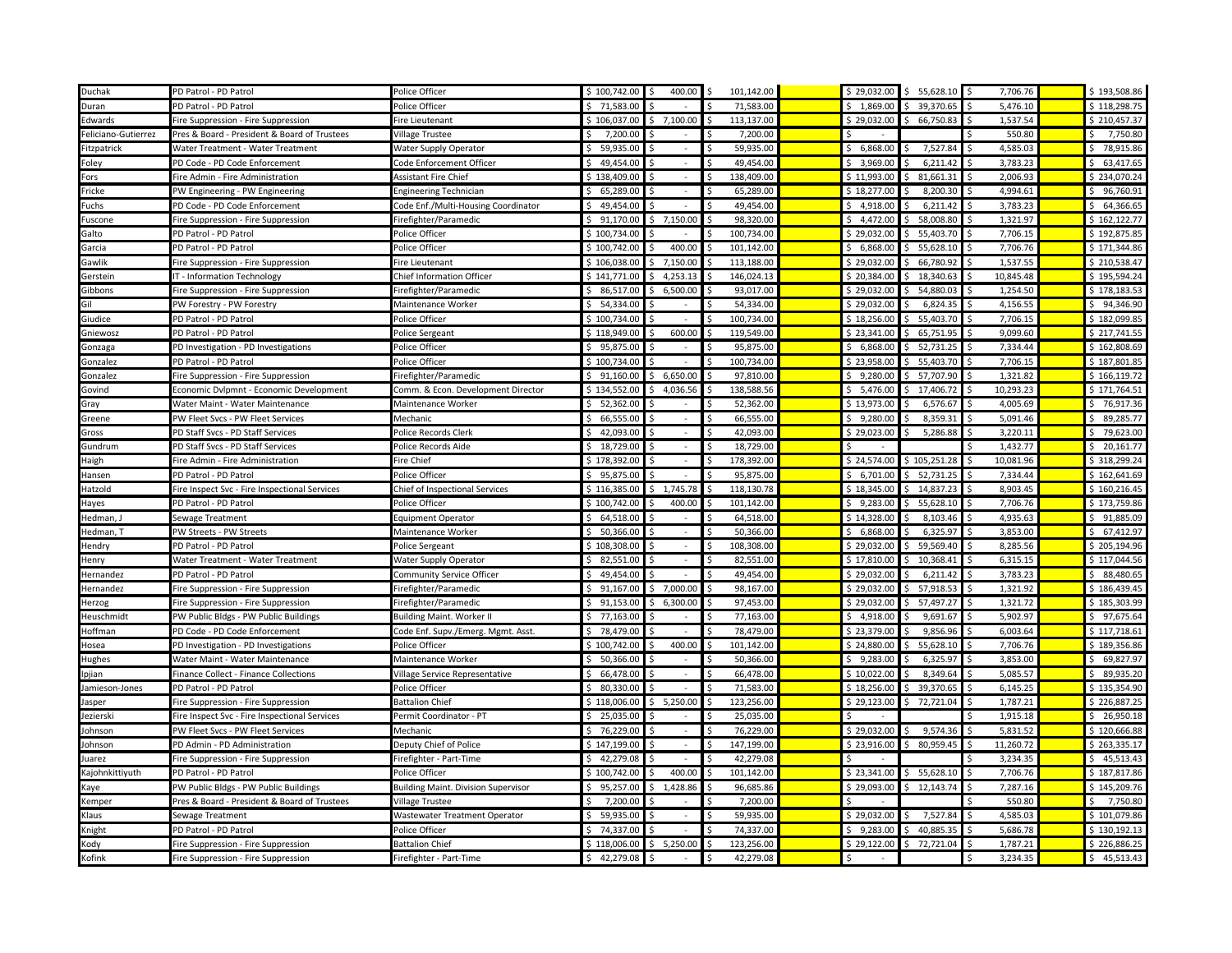| Kosartes      | PD Patrol - PD Patrol                        | Police Officer                      | \$100,742.00         | 400.00                   | 101,142.00           | \$23,958.00          | \$5,628.10                | 7,706.76       | \$188,434.86   |
|---------------|----------------------------------------------|-------------------------------------|----------------------|--------------------------|----------------------|----------------------|---------------------------|----------------|----------------|
| Krasowski     | Fire Suppression - Fire Suppression          | Firefighter/Paramedic               | 91,151.00            | 6,200.00                 | 97,351.00            | \$4,918.00           | \$57,437.09               | 1,321.69       | \$161,027.78   |
| Krauser       | Village Manager - Village Manager            | Executive Assistant                 | 79,706.00            |                          | 79,706.00            | \$9,320.00           | 10,011.07<br>Ŝ.           | 6,097.51       | \$105,134.58   |
| Kurcz         | HR Department - Human Resources Department   | Human Resources Director            | \$120,737.00         | 3,622.11                 | 124,359.11           | \$29,572.00          | 15,619.50<br>Ŝ.           | 9,236.38       | \$178,786.99   |
| Kurka         | Fire Suppression - Fire Suppression          | Firefighter/Paramedic               | 86,498.00<br>$\zeta$ | 5,550.00<br>Ś.           | 92.048.00            | \$23.341.00          | \$54,308.32               | 1,254.22       | \$170,951.54   |
| Kurtz         | PD Staff Svcs - PD Staff Services            | Police Records Clerk                | \$54,589.00          |                          | 54,589.00<br>-Ś      | \$6,879.00           | Ŝ.<br>6,856.38            | 4,176.06       | \$72,500.44    |
| Lake          | Fire Suppression - Fire Suppression          | Firefighter - Part-Time             | \$42,279.08          |                          | 42,279.08            |                      |                           | 3,234.35       | \$45,513.43    |
| .anctot       | Fire Suppression - Fire Suppression          | Firefighter/Paramedic               | 91,149.00            | 6,125.00                 | 97,274.00            | \$9,729.00           | 57,391.66<br>Ŝ            | 1,321.66       | \$165,716.32   |
| Langhenry     | PD Patrol - PD Patrol                        | Police Officer                      | \$100,754.00         | 1,000.00<br>Ŝ.           | 101.754.00<br>Š.     | \$23.341.00          | 55,964.70<br>ς.           | 7,707.68       | \$188,767.38   |
| Larson        | PW Streets - PW Streets                      | Maintenance Worker                  | 66,173.00            |                          | 66,173.00            | \$9,280.00           | 8,311.33<br>Ŝ             | 5,062.23       | \$88,826.56    |
| Lawler        | PD Patrol - PD Patrol                        | Police Officer                      | \$100,734.00         |                          | 100,734.00<br>\$.    | \$9,283.00           | \$5,403.70                | 7,706.15       | \$173,126.85   |
| Lazicki-Clark | Village Clerk - Village Clerk                | Deputy Village Clerk/Admin. Asst    | 60,519.00<br>Ś,      |                          | 60,519.00            | \$11,044.00          | 7,601.19<br><sup>\$</sup> | 4,629.70       | \$3,793.89     |
| Lewis         | Fire Suppression - Fire Suppression          | irefighter/Paramedic                | 67,312.00            | \$5,500.00               | 72,812.00            | \$9,280.00           | 42.959.08<br>Ŝ.           | 5,149.37       | \$130,200.45   |
| Lichtenberger | Sewage Treatment                             | Wastewater Treatment Operator       | \$54,334.00          |                          | 54,334.00            | \$29,032.00          | 6,824.35<br>Ś             | 4,156.55       | \$94,346.90    |
| .im           | IT - Information Technology                  | <b>Application Systems Analyst</b>  | 68,392.00            |                          | 68,392.00            | \$18,285.00          | 8,590.04                  | 5,231.99       | \$100,499.02   |
| Lowth         | PW Fleet Svcs - PW Fleet Services            | Fleet Service Div. Manager          | 93.955.00            | 1,409.33<br>Ŝ.           | 95.364.33<br>Š.      | \$4.976.00           | 11.977.76<br>ς.           | 7,187.56       | \$119,505.64   |
| una.          | inance Collect - Finance Collections         | Village Service Representative      | 44,187.00            |                          | 44,187.00            | \$9,280.00           | 5,549.89<br>Ś             | 3,380.31       | \$62,397.19    |
| Lyons         | <b>W Streets - PW Streets</b>                | <b>Equipment Operator</b>           | 66,618.00            |                          | 66,618.00            | \$18,256.00          | 8,367.22                  | 5,096.28       | \$98,337.50    |
| Maller        | Village Manager - Village Manager            | Village Manager                     | \$224,993.00         | \$25,980.00              | Ś<br>250,973.00      | \$29,700.00          | 31,522.21<br>Ŝ.           | 11,067.18      | \$323,262.39   |
| Martin        | PD Staff Svcs - PD Staff Services            | Police Records Clerk                | \$39,759.00          | $\overline{\phantom{a}}$ | 39,759.00            | \$9,268.00           | 4,993.73                  | 3,041.56       | \$7,062.29     |
| McDonnell     | PD Patrol - PD Patrol                        | Police Lieutenant                   | \$131.938.00         | ÷.                       | 131,938.00<br>Š.     | \$23.449.00          | 72,565.90<br>Ŝ.           | 10,093.26      | \$238,046.16   |
| McElhose      | PW Fleet Svcs - PW Fleet Services            | Mechanic                            | 88,323.00            |                          | 88,323.00            | \$11,883.00          | 11,093.37<br>Ś            | 6,756.71       | \$118,056.08   |
| McWethy       | PW Forestry - PW Forestry                    | Groundskeeper                       | \$52,361.00          |                          | 52,361.00            | \$9,280.00           | 6,576.54                  | 4,005.62       | \$72,223.16    |
| McWilliams    | Fire Suppression - Fire Suppression          | Firefighter/Paramedic               | \$91,139.00          | \$5,600.00               | 96,739.00<br>Ŝ       | \$17,810.00          | \$7,076.01                | 1,321.52       | \$172,946.53   |
| Menough       | PD Admin - PD Administration                 | Police Chief                        | \$164,596.00         |                          | 164,596.00           | Ś.<br>556.00         | \$90,527.80               | 9,880.16       | \$265,559.96   |
| Miranda       | PD Patrol - PD Patrol                        | Police Officer                      | \$100,742.00         | 400.00                   | 101,142.00           | \$29,032.00          | \$5,628.10                | 7,706.76       | \$193,508.86   |
| Montalbano    | ire Suppression - Fire Suppression           | ire Lieutenant                      | \$106,037.00         | $5$ 7,125.00             | 113,162.00           | \$3,969.00           | 66,765.58<br>S.           | 1,537.54       | \$185,434.12   |
| Moore         | PW Admin - PW Administration                 | Engineering & Public Works Director | \$162,760.00         | \$9,382.80               | 172,142.80<br>Ŝ      | \$29,551.00          | \$21,621.14               | 10,075.05      | \$233,389.99   |
| Morales       | PD Patrol - PD Patrol                        | Police Officer                      | \$100,734.00         |                          | 100,734.00           | \$23,958.00          | 55,403.70<br>Ś            | 7,706.15       | \$187,801.85   |
| Mosher        | PW Streets - PW Streets                      | <b>Equipment Operator</b>           | \$60,253.00          |                          | 60,253.00            | \$29,032.00          | 7,567.78<br>Ŝ             | 4,609.35       | \$101,462.13   |
| Mucha         | PD Staff Svcs - PD Staff Services            | Court Services Coordinator          | 43,599.00            | ÷                        | 43,599.00<br>Ŝ       | \$29,023.00          | 5,476.03<br>ς.            | 3,335.32       | \$31,433.36    |
| Muth          | PD Patrol - PD Patrol                        | Community Service Officer           | 64,094.00            |                          | 64,094.00            | \$6,721.00           | 8,050.21                  | 4,903.19       | \$3,768.40     |
| Navarrete     | inance Admin - Finance Administration        | inance Director                     | \$152,158.00         | 4,564.74<br>Ś.           | 156,722.74<br>Ŝ      | \$14,843.00          | 19,684.38<br>Ŝ.           | 9,849.54       | \$201,099.66   |
| Nevarez       | Fire Suppression - Fire Suppression          | irefighter/Paramedic                | \$86,518.00          | 6,550.00<br>Ś.           | 93,068.00            | \$29,032.00          | \$<br>54,910.12           | 1,254.51       | \$178,264.63   |
| Nicholson     | Fire Suppression - Fire Suppression          | Battalion Chief                     | \$112,655.00         | 5,250.00                 | 117,905.00           | \$29,032.00          | 69,563.95<br>Ŝ.           | 1,633.50       | \$218,134.45   |
| Noncek        | Fire Suppression - Fire Suppression          | Firefighter/Paramedic               | 77,890.00            | 5,550.00                 | 83,440.00            | \$6,701.00           | 49,229.60<br>Ś            | 5,958.59       | \$145,329.19   |
| Nowak         | PD Staff Svcs - PD Staff Services            | Police Records Supervisor           | 83.583.00            | 1.253.75<br>$\zeta$      | 84.836.75            | \$11.928.00          | \$10.655.50               | 6.394.10       | \$113.814.34   |
| Ordinario     | Fire Suppression - Fire Suppression          | Firefighter/Paramedic               | 91,150.00            | 6,150.00<br>Ŝ.           | 97,300.00            | \$18,256.00          | 57,407.00<br>\$           | 1,321.68       | \$174,284.68   |
| Palace        | PD Investigation - PD Investigations         | Police Officer                      | \$100,766.00         | \$1,600.00               | 102,366.00           | \$18,253.00          | \$56,301.30               | 7,708.60       | \$184,628.90   |
| Parducci      | PD Patrol - PD Patrol                        | Police Officer                      | \$3.936.00           |                          | 81.936.00<br>¢       | \$1.366.00           | Ŝ.<br>45.064.80           | 6.268.10       | \$134.634.90   |
| Patel         | PD Patrol - PD Patrol                        | Police Officer                      | 71,583.00            |                          | 71,583.00<br>Ŝ       | \$13,973.00          | 39,370.65<br>Ś            | 5,476.10       | \$130,402.79   |
| Paup          | PD Patrol - PD Patrol                        | Police Officer                      | \$3,936.00           | $\sim$                   | 81.936.00<br>Ŝ.      | \$9.280.00           | \$45,064.80               | 6,268.10       | \$142,548.90   |
| Pearson       | PW Streets - PW Streets                      | Maintenance Worker                  | 50,366.00            |                          | 50,366.00            | \$23,341.00          | 6,325.97                  | 3,853.00       | \$ 83,885.97   |
| Perez         | PD Admin - PD Administration                 | Sr. Administrative Assistant        | \$75,909.00          |                          | 75,909.00            | \$6,902.00           | 9,534.17<br>Ś             | 5,807.04       | \$98,152.21    |
| Pini          | PD Patrol - PD Patrol                        | Police Officer                      | \$100,742.00         | 400.00                   | 101,142.00           | \$6,868.00           | \$5,628.10                | 7,706.76       | \$171,344.86   |
| Pini          | PD Patrol - PD Patrol                        | Parking Enforcement Officer         | 17,262.00            |                          | 17,262.00            |                      |                           | 1,320.54       | \$18,582.54    |
| Pinones       | PW Public Bldgs - PW Public Buildings        | Building Maint. Worker II           | $\zeta$<br>62,397.00 |                          | 62,397.00<br>$\zeta$ | \$4,918.00           | 7,837.06<br>ς.            | 4,773.37       | \$79,925.43    |
| Plaia         | PD Patrol - PD Patrol                        | Parking Enforcement Officer         | 35,940.00            | $\sim$                   | 35,940.00<br>Ŝ       | \$15,161.00          | 4,514.06                  | 2,749.41       | \$58,364.47    |
| Podlin        | PD Admin - PD Administration                 | Pol. Accred. Grants Manager         | 57,346.00<br>\$      | $\overline{\phantom{a}}$ | 57,346.00<br>Ŝ.      | \$13,537.00          | 7,202.66<br>\$            | 4,386.97       | \$2,472.63     |
| Porter        | Pres & Board - President & Board of Trustees | Village Trustee                     | 7,200.00             |                          | 7,200.00             |                      |                           | 550.80         | 7,750.80       |
| Powell        | PW Forestry - PW Forestry                    | Groundskeeper                       | 68,167.00<br>-Ŝ      | $\blacksquare$           | 68,167.00<br>-Ś      | \$6,868.00           | 8,561.78<br>Ŝ             | 5,214.78<br>-Ś | \$88,811.55    |
| Prigge        | Pres & Board - President & Board of Trustees | <b>Village Trustee</b>              | 7,200.00<br>-Ś       | $\sim$                   | 7,200.00<br>\$       | \$<br>$\overline{a}$ |                           | 550.80         | \$<br>7,750.80 |
| Prusko        | Fire Suppression - Fire Suppression          | irefighter - Part-Time <sup>:</sup> | Ŝ.<br>42.279.08      |                          | 42,279.08            |                      |                           | 3,234.35       | $5$ 45.513.43  |
| Pysh          | PD Patrol - PD Patrol                        | Police Officer                      | 93,202.00<br>Ŝ.      | Š.                       | 93.202.00<br>-Ś      | \$9,283.00           | \$5, 51, 261.10           | 7.129.95       | \$160,876.05   |
| Ramirez       | Fire Suppression - Fire Suppression          | Firefighter/Paramedic               | 91,110.00<br>\$      | \$6,000.00               | 97,110.00<br>Ŝ.      |                      | \$8,617.00 \$57,294.90    | 1,321.10       | \$164,343.00   |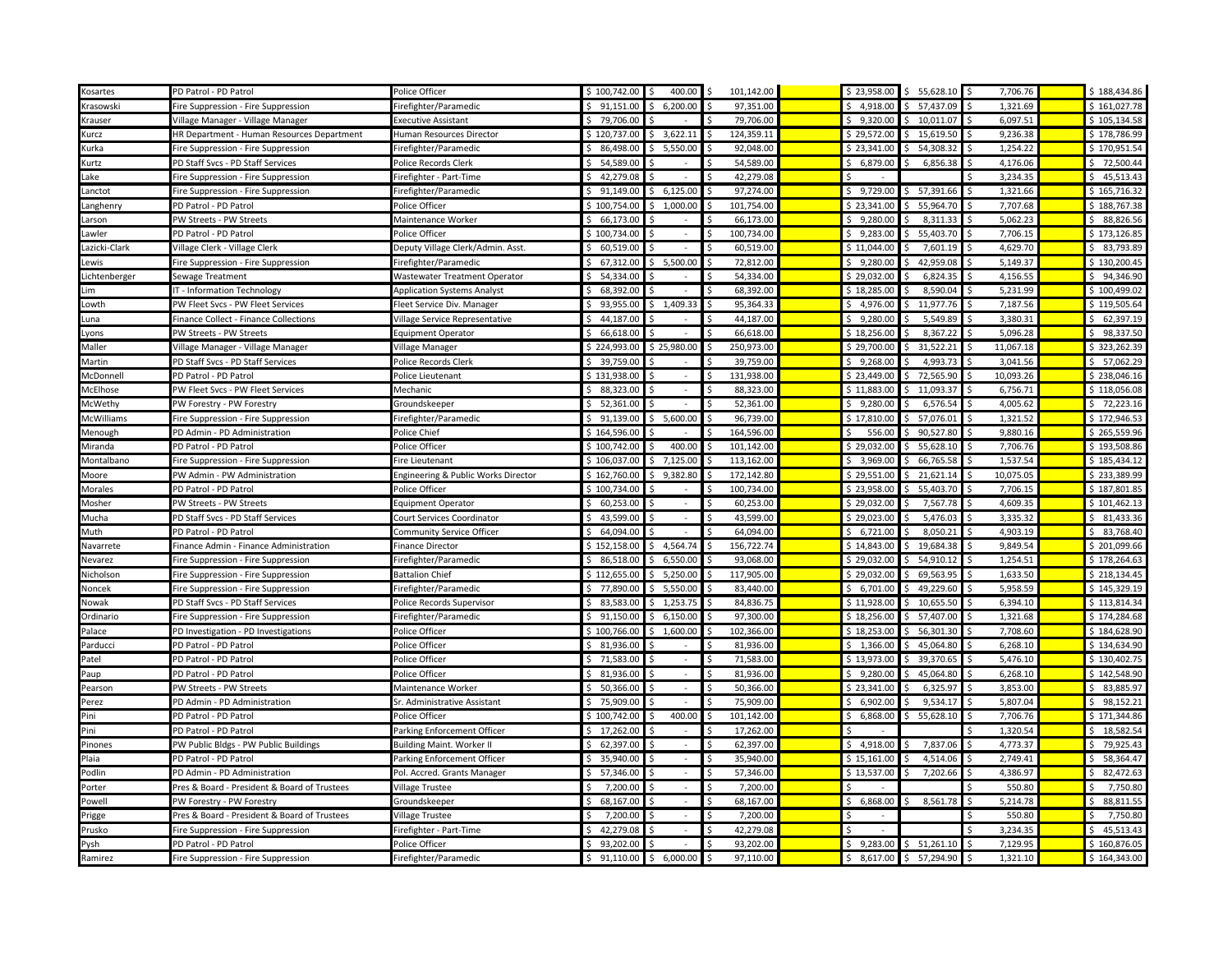| Rebone           | Sewage Treatment                              | Wastwater Treatment Supervisor          | \$94,000.00                |                          | 94,000.00                  | \$29,032.00 | 11,806.40<br>Ŝ  | 7,191.00       | \$142,029.40         |
|------------------|-----------------------------------------------|-----------------------------------------|----------------------------|--------------------------|----------------------------|-------------|-----------------|----------------|----------------------|
| Reis             | Water Admin - Water Administration            | Water Billing Representative            | 54,010.00<br>$\zeta$       |                          | 54,010.00                  | \$3,178.00  | 6,783.66        | 4,131.77       | \$68,103.42          |
| Reyna            | Water Maint - Water Maintenance               | Maintenance Worker                      | 53,262.00                  | $\bar{a}$                | 53,262.00                  | \$18,256.00 | 6,689.71        | 4,074.54       | \$2,282.25           |
| Rhode            | PD Patrol - PD Patrol                         | Police Officer                          | \$73,025.00                |                          | 73,025.00                  | \$9,280.00  | Ŝ.<br>40,163.75 | 5,586.41       | \$128,055.16         |
| Riedel           | PD Investigation - PD Investigations          | Police Lieutenant                       | \$132,118.00               | \$1,200.00               | 133,318.00                 | \$23,449.00 | \$73,324.90     | 10,107.03      | \$240,198.93         |
| Rivas            | PD Patrol - PD Patrol                         | Police Officer                          | \$71,583.00                |                          | 71,583.00<br>Ŝ             | \$1,869.00  | \$39,370.65     | 5,476.10       | \$118,298.75         |
| Roberts          | Pres & Board - President & Board of Trustees  | Village Trustee                         | 7,200.00<br>\$             |                          | 7,200.00                   |             |                 | 550.80         | 7,750.80<br>\$       |
| Rogas            | Fire Suppression - Fire Suppression           | Firefighter/Paramedic                   | Ŝ.<br>86,515.00            | 6,400.00                 | 92,915.00                  | \$9,283.00  | 54,819.85<br>Ŝ  | 1,254.47       | \$158,272.32         |
| Rosa             | Water Admin - Water Administration            | Water Billing Representative            | <sup>\$</sup><br>48,048.00 |                          | 48.048.00                  | \$29,032.00 | 6,034.83<br>Ŝ   | 3,675.67       | \$86,790.50          |
| Rosas            | PW Public Bldgs - PW Public Buildings         | Custodian                               | 16,947.00                  |                          | 16,947.00                  |             |                 | 1,296.45       | \$18,243.45          |
| Rossberg         | Fire Suppression - Fire Suppression           | Firefighter/Paramedic                   | \$91,171.00                | $5$ 7,225.00             | 98,396.00                  | \$29,032.00 | \$58,053.64     | 1,321.98       | \$186,803.62         |
| Rossberg         | Fire Suppression - Fire Suppression           | Fire Lieutenant                         | \$106,038.00               | 7,150.00<br>ς.           | 113,188.00                 | \$29,032.00 | 66,780.92<br>Ś. | 1,537.55       | \$210,538.47         |
| Rossi            | PD Comm Svcs - PD Community Services          | Social Worker                           | \$77,926.00                |                          | 77,926.00                  | \$9,318.00  | 9,787.51        | 5,961.34       | \$102,992.84         |
| Sabatino         | PD Patrol - PD Patrol                         | Police Officer                          | \$100,742.00               | 400.00                   | 101,142.00                 | \$23,341.00 | \$5,628.10      | 7,706.76       | \$187,817.86         |
| Salazar          | PW Admin - PW Administration                  | Sr. Administrative Assistant            | 52,351.00                  |                          | 52,351.00                  | \$3,176.00  | 6,575.29        | 4,004.85       | 66,107.14            |
| Salvesen         | PD Code - PD Code Enforcement                 | Administrative Assistant                | Ŝ.<br>23,752.00            |                          | 23,752.00                  |             |                 | 1,817.03       | \$25,569.03          |
| Santiago         | PW Public Bldgs - PW Public Buildings         | <b>Building Maint. Worker I</b>         | \$66,171.00                | $\overline{\phantom{a}}$ | 66,171.00                  | \$18,256.00 | 8,311.08        | 5,062.08       | \$97,800.16          |
| Santos           | PW Engineering - PW Engineering               | <b>Engineering Technician</b>           | 69,005.00<br>$\zeta$       | $\sim$                   | 69,005.00                  | \$18,281.00 | 8,667.03        | 5,278.88       | \$101,231.91         |
| Schwartz         | Economic Dvlpmnt - Economic Development       | Associate Planner                       | Ŝ.<br>54,969.00            |                          | 54,969.00                  | \$9,287.00  | 6,904.11<br>Ŝ   | 4,205.13       | \$75,365.23          |
| Scott            | HR Department - Human Resources Department    | <b>HR Generalist</b>                    | \$70,512.00                | $\overline{\phantom{a}}$ | 70,512.00                  | \$23,370.00 | 8,856.31        | 5,394.17       | \$108,132.48         |
| Senese           | PD Patrol - PD Patrol                         | Community Service Officer               | \$46,718.00                | $\omega$                 | 46,718.00                  | \$18,253.00 | 5,867.78<br>ς.  | 3,573.93       | $5$ 74,412.71        |
| Shah             | PW Engineering - PW Engineering               | Asst. Engineer                          | \$<br>90,237.00            |                          | 90,237.00                  | \$18,310.00 | 11,333.77       | 6,903.13       | \$126,783.90         |
| Shahjahan        | Pres & Board - President & Board of Trustees  | Village Trustee                         | 7.200.00                   |                          | 7.200.00                   |             |                 | 550.80         | 7,750.80             |
| Sherrill         | PD Admin - PD Administration                  | Deputy Chief of Police                  | \$142,224.00               |                          | 142,224.00                 | \$24,531.00 | 78,223.20<br>\$ | 10,880.14      | \$255,858.34         |
| Simone           | PD Code - PD Code Enforcement                 | Code Enforcement Officer                | \$46,718.00                | $\sim$                   | 46,718.00                  | \$9,277.00  | 5,867.78<br>ς.  | 3,573.93       | \$65,436.71          |
| Sjodin           | Economic Dvlpmnt - Economic Development       | Administrative Assistant                | \$49,870.00                |                          | 49,870.00                  | \$9,471.00  | 6,263.67<br>Ŝ   | 3,815.06       | \$69,419.73          |
| Skonieczna       | PD Investigation - PD Investigations          | Police Officer                          | \$100,766.00               | \$1,600.00               | 102,366.00                 | \$18,256.00 | \$56,301.30     | 7,708.60       | \$184,631.90         |
| Sneider          | PW Public Bldgs - PW Public Buildings         | Custodian                               | \$22,874.00                |                          | 22,874.00                  |             |                 | 1,749.86       | \$24,623.86          |
| Spoo             | HR Department - Human Resources Department    | Payroll & Benefits Specialist           | 79,706.00                  |                          | 79,706.00                  | \$3,657.00  | \$10,011.07     | 6,097.51       | \$99,471.58          |
| <b>Stallings</b> | Fire Suppression - Fire Suppression           | Firefighter - Part-Time                 | \$42,279.08                |                          | 42,279.08                  |             |                 | 3,234.35       | \$45,513.43          |
| Stelle           | PW Engineering - PW Engineering               | Village Engineer/Asst. Dir. of PW       | \$109,509.00               | \$3,285.27               | 112,794.27<br>Ŝ            | \$29,563.00 | \$14,166.96     | 8,377.44       | \$164,901.67         |
| Stevens          | Fire Suppression - Fire Suppression           | Firefighter - Part-Time                 | \$42,279.08                |                          | 42,279.08                  |             |                 | 3,234.35       | \$45,513.43          |
| Stolzman         | Fire Suppression - Fire Suppression           | Firefighter/Paramedic                   | \$77,887.00                | \$5,400.00               | 83,287.00                  | \$8,431.00  | \$49,139.33     | 1,129.36<br>Ŝ. | \$141,986.69         |
| Stotz            | PD Patrol - PD Patrol                         | Police Officer                          | \$100,754.00               | \$1,000.00               | 101,754.00<br>Ŝ            | \$29,032.00 | \$5,964.70      | 7,707.68       | \$194,458.38         |
| Stranski         | PD Patrol - PD Patrol                         | Police Officer                          | \$100,734.00               |                          | 100,734.00                 | \$18,256.00 | \$5,403.70      | 7,706.15       | \$182,099.85         |
| Stromberg        | PD Staff Svcs - PD Staff Services             | Police Records Aide                     | 24,354.00<br>\$.           |                          | 24,354.00                  |             |                 | 1,863.08       | \$26,217.08          |
| Sullivan         | Finance Admin - Finance Administration        | Receptionist                            | \$41,586.00                | $\sim$                   | 41,586.00<br><sup>\$</sup> | \$29,167.00 | 5,223.20<br>Ŝ   | 3,181.33       | \$79,157.53          |
| Tempera          | Finance Gen Acc - Finance General Accounting  | Account Technician I                    | 69,226.00                  | $\omega$                 | 69,226.00                  | \$3,035.00  | 8,694.79        | 5,295.79       | \$86,251.57          |
| Thielen          | <sup>P</sup> W Fleet Svcs - PW Fleet Services | Mechanic                                | \$76,229.00                |                          | 76,229.00<br>Ŝ             | \$29,032.00 | 9,574.36<br>Ŝ   | 5,831.52       | \$120,666.88         |
| Thorson          | Finance Gen Acc - Finance General Accounting  | Accountant                              | \$69,164.00                | $\sim$                   | 69,164.00                  | \$4,945.00  | 8,687.00<br>ς.  | 5,291.05       | \$88,087.04          |
| Throgmartin      | PW Admin - PW Administration                  | Sr. Administrative Assistant            | \$75,400.00                | ä,                       | 75,400.00                  | \$23,376.00 | 9,470.24<br>Ś   | 5,768.10       | \$114,014.34         |
| Torres           | Fire Suppression - Fire Suppression           | Firefighter - Part-Time                 | \$42,279.08                | $\overline{\phantom{a}}$ | 42,279.08                  |             |                 | 3,234.35       | \$45,513.43          |
| Trojniak         | PD Patrol - PD Patrol                         | Police Officer                          | \$100,742.00               | 400.00                   | 101,142.00                 | \$23,341.00 | 55,628.10       | 7,706.76       | \$187,817.86         |
| Trombetta        | PD Staff Svcs - PD Staff Services             | Police Records Clerk                    | \$39,759.00                | $\sim$                   | 39,759.00                  | \$6,856.00  | 4,993.73        | 3,041.56       | \$54,650.29          |
| <b>Tyrrell</b>   | PD Patrol - PD Patrol                         | Police Officer                          | 73,025.00<br>S.            | $\sim$                   | 73,025.00                  | \$9,280.00  | 40,163.75<br>Ś  | 5,586.41       | \$128,055.16         |
| VACANT           | Water Maint - Water Maintenance               | Maintenance Worker                      | \$5, 51,342.00             | $\overline{\phantom{a}}$ | 51.342.00<br>Ŝ.            | \$29.032.00 | 6,448.56<br>Š.  | 3.927.66       | \$90.750.22          |
| VACANT           | Water Maint - Water Maintenance               | <b>Equipment Operator</b>               | Ŝ.<br>53,888.00            |                          | 53,888.00                  | \$29,032.00 | 6,768.33        | 4,122.43       | 93,810.76<br>$\zeta$ |
| VACANT           | Sewage Treatment                              | Wastewater Treatment Operator           | \$54,912.00                | $\blacksquare$           | 54.912.00                  | \$29,032.00 | 6,896.95<br>Ŝ   | 4,200.77       | \$95,041.72          |
| VACANT           | Fire Inspect Svc - Fire Inspectional Services | <b>Building Inspector</b>               | \$64,570.00                | $\sim$                   | 64,570.00<br>Ŝ.            | \$29,077.00 | 8,109.99<br>Ŝ.  | 4,939.61       | \$106,696.60         |
| VACANT           | PD Investigation - PD Investigations          | Police Officer                          | \$71,583.00                |                          | 71,583.00                  | \$29,029.00 | 39,370.65       | 5,476.10       | \$145,458.75         |
| VACANT           | PD Investigation - PD Investigations          | Police Officer                          | \$71,583.00                | $\sim$                   | 71.583.00<br>Ŝ.            | \$29.029.00 | \$39.370.65     | 5.476.10       | \$145,458.75         |
| VACANT           | PD Investigation - PD Investigations          | Police Officer                          | 71,583.00<br>S             | $\sim$                   | 71,583.00                  | \$29,029.00 | 39,370.65<br>\$ | 5,476.10       | \$145,458.75         |
| VACANT           | PD Investigation - PD Investigations          | Police Sergeant                         | \$108,308.00               |                          | 108,308.00<br>Ś.           | \$29,032.00 | \$59,569.40     | 8,285.56       | \$205.194.96         |
| VACANT           | Fire - Non-Emergency 911                      | <b>Emergency Management Coordinator</b> | \$27,150.00                |                          | 27,150.00                  |             |                 | 2,076.98       | \$29,226.98          |
| VACANT           | PW Engineering - PW Engineering               | Engineering Intern                      | 4,000.00<br><b>\$</b>      | \$<br>$\blacksquare$     | 4,000.00<br>Ŝ.             | Ŝ<br>$\sim$ |                 | 306.00         | 4,306.00<br>\$       |